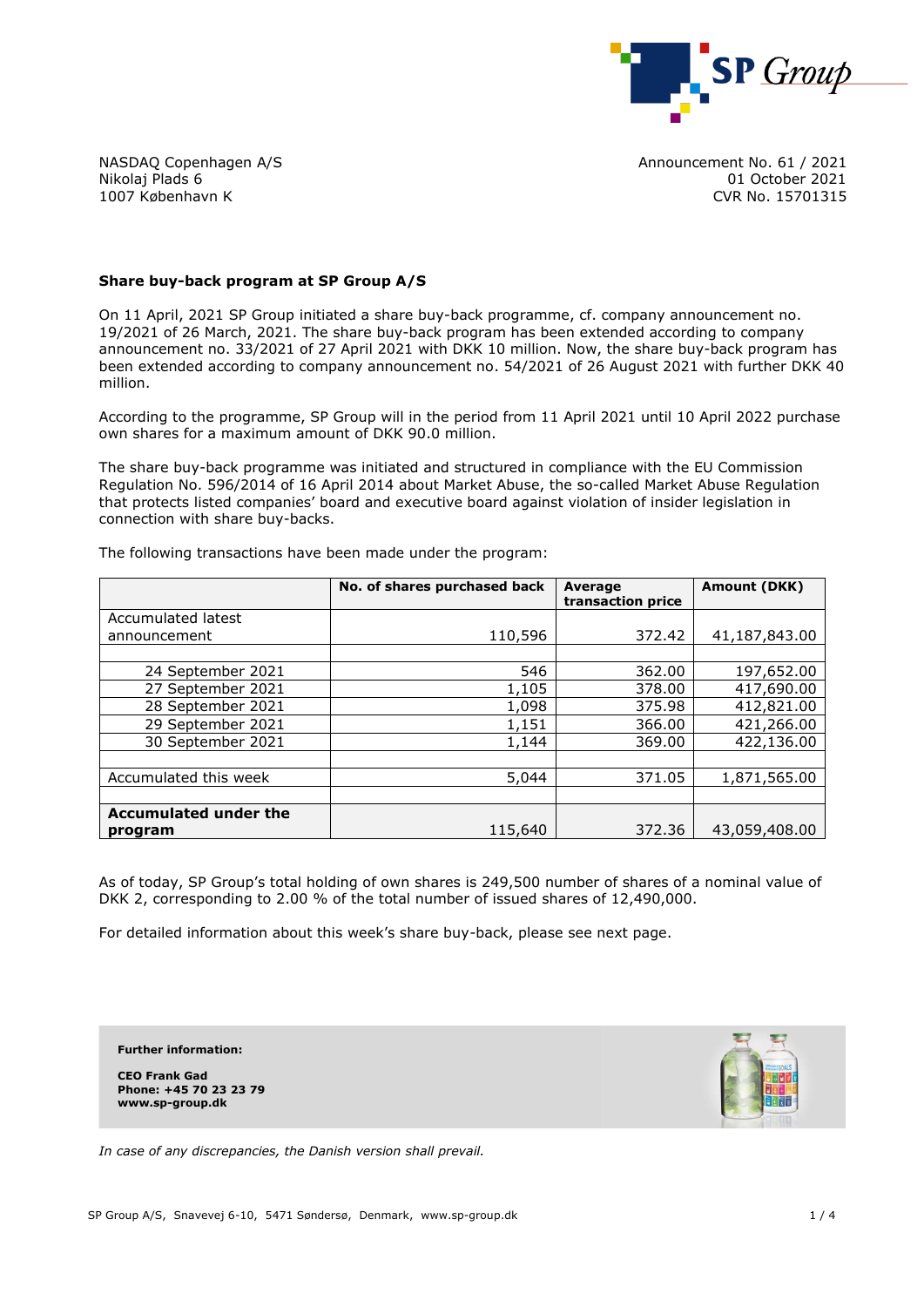

## **Detailed information about this week's share buy-back from 24 September to 30 September 2021:**

| <b>Number</b><br><b>Time</b><br><b>Exchange</b><br>price<br>price<br><b>Market value</b><br><b>Date</b><br>24-09-2021<br>12:23:11<br><b>XCSE</b><br>362,00<br>362,00<br>362,00<br>1<br>12:23:11<br><b>XCSE</b><br>362,00<br>13<br>362,00<br>4.706,00<br>15:49:00<br><b>XCSE</b><br>362,00<br>45<br>362,00<br>16.290,00<br>15:49:00<br><b>XCSE</b><br>362,00<br>362,00<br>15.928,00<br>44<br>12:35:46<br><b>XCSE</b><br>362,00<br>22<br>362,00<br>7.964,00<br>11:46:05<br><b>XCSE</b><br>362,00<br>362,00<br>25.702,00<br>71<br>12:13:58<br><b>XCSE</b><br>362,00<br>35<br>362,00<br>12.670,00<br>12:35:06<br><b>XCSE</b><br>362,00<br>21.720,00<br>362,00<br>60<br><b>XCSE</b><br>12:35:06<br>362,00<br>362,00<br>14.480,00<br>40<br>12:35:06<br><b>XCSE</b><br>362,00<br>362,00<br>362,00<br>1<br>12:35:06<br><b>XCSE</b><br>362,00<br>19<br>362,00<br>6.878,00<br><b>XCSE</b><br>362,00<br>12:35:06<br>19<br>362,00<br>6.878,00<br>13:25:04<br><b>XCSE</b><br>11.584,00<br>362,00<br>32<br>362,00<br>13:34:56<br><b>XCSE</b><br>362,00<br>31<br>362,00<br>11.222,00<br><b>XCSE</b><br>362,00<br>13:37:06<br>362,00<br>362,00<br>$\mathbf{1}$<br>13:37:06<br><b>XCSE</b><br>362,00<br>10<br>362,00<br>3.620,00<br>13:37:06<br><b>XCSE</b><br>362,00<br>362,00<br>8.688,00<br>24<br>362,00<br>25<br>13:37:06<br><b>XCSE</b><br>362,00<br>9.050,00<br>14:41:13<br>362,00<br>18.100,00<br><b>XCSE</b><br>50<br>362,00<br>16:32:13<br><b>XCSE</b><br>362,00<br>362,00<br>1<br>362,00<br>16:59:58<br><b>XCSE</b><br>362,00<br>$\overline{2}$<br>362,00<br>724,00<br>24-09-2021 |
|----------------------------------------------------------------------------------------------------------------------------------------------------------------------------------------------------------------------------------------------------------------------------------------------------------------------------------------------------------------------------------------------------------------------------------------------------------------------------------------------------------------------------------------------------------------------------------------------------------------------------------------------------------------------------------------------------------------------------------------------------------------------------------------------------------------------------------------------------------------------------------------------------------------------------------------------------------------------------------------------------------------------------------------------------------------------------------------------------------------------------------------------------------------------------------------------------------------------------------------------------------------------------------------------------------------------------------------------------------------------------------------------------------------------------------------------------------------------------------------------------------------------------------------------------------------------------|
|                                                                                                                                                                                                                                                                                                                                                                                                                                                                                                                                                                                                                                                                                                                                                                                                                                                                                                                                                                                                                                                                                                                                                                                                                                                                                                                                                                                                                                                                                                                                                                            |
|                                                                                                                                                                                                                                                                                                                                                                                                                                                                                                                                                                                                                                                                                                                                                                                                                                                                                                                                                                                                                                                                                                                                                                                                                                                                                                                                                                                                                                                                                                                                                                            |
|                                                                                                                                                                                                                                                                                                                                                                                                                                                                                                                                                                                                                                                                                                                                                                                                                                                                                                                                                                                                                                                                                                                                                                                                                                                                                                                                                                                                                                                                                                                                                                            |
|                                                                                                                                                                                                                                                                                                                                                                                                                                                                                                                                                                                                                                                                                                                                                                                                                                                                                                                                                                                                                                                                                                                                                                                                                                                                                                                                                                                                                                                                                                                                                                            |
|                                                                                                                                                                                                                                                                                                                                                                                                                                                                                                                                                                                                                                                                                                                                                                                                                                                                                                                                                                                                                                                                                                                                                                                                                                                                                                                                                                                                                                                                                                                                                                            |
|                                                                                                                                                                                                                                                                                                                                                                                                                                                                                                                                                                                                                                                                                                                                                                                                                                                                                                                                                                                                                                                                                                                                                                                                                                                                                                                                                                                                                                                                                                                                                                            |
|                                                                                                                                                                                                                                                                                                                                                                                                                                                                                                                                                                                                                                                                                                                                                                                                                                                                                                                                                                                                                                                                                                                                                                                                                                                                                                                                                                                                                                                                                                                                                                            |
|                                                                                                                                                                                                                                                                                                                                                                                                                                                                                                                                                                                                                                                                                                                                                                                                                                                                                                                                                                                                                                                                                                                                                                                                                                                                                                                                                                                                                                                                                                                                                                            |
|                                                                                                                                                                                                                                                                                                                                                                                                                                                                                                                                                                                                                                                                                                                                                                                                                                                                                                                                                                                                                                                                                                                                                                                                                                                                                                                                                                                                                                                                                                                                                                            |
|                                                                                                                                                                                                                                                                                                                                                                                                                                                                                                                                                                                                                                                                                                                                                                                                                                                                                                                                                                                                                                                                                                                                                                                                                                                                                                                                                                                                                                                                                                                                                                            |
|                                                                                                                                                                                                                                                                                                                                                                                                                                                                                                                                                                                                                                                                                                                                                                                                                                                                                                                                                                                                                                                                                                                                                                                                                                                                                                                                                                                                                                                                                                                                                                            |
|                                                                                                                                                                                                                                                                                                                                                                                                                                                                                                                                                                                                                                                                                                                                                                                                                                                                                                                                                                                                                                                                                                                                                                                                                                                                                                                                                                                                                                                                                                                                                                            |
|                                                                                                                                                                                                                                                                                                                                                                                                                                                                                                                                                                                                                                                                                                                                                                                                                                                                                                                                                                                                                                                                                                                                                                                                                                                                                                                                                                                                                                                                                                                                                                            |
|                                                                                                                                                                                                                                                                                                                                                                                                                                                                                                                                                                                                                                                                                                                                                                                                                                                                                                                                                                                                                                                                                                                                                                                                                                                                                                                                                                                                                                                                                                                                                                            |
|                                                                                                                                                                                                                                                                                                                                                                                                                                                                                                                                                                                                                                                                                                                                                                                                                                                                                                                                                                                                                                                                                                                                                                                                                                                                                                                                                                                                                                                                                                                                                                            |
|                                                                                                                                                                                                                                                                                                                                                                                                                                                                                                                                                                                                                                                                                                                                                                                                                                                                                                                                                                                                                                                                                                                                                                                                                                                                                                                                                                                                                                                                                                                                                                            |
|                                                                                                                                                                                                                                                                                                                                                                                                                                                                                                                                                                                                                                                                                                                                                                                                                                                                                                                                                                                                                                                                                                                                                                                                                                                                                                                                                                                                                                                                                                                                                                            |
|                                                                                                                                                                                                                                                                                                                                                                                                                                                                                                                                                                                                                                                                                                                                                                                                                                                                                                                                                                                                                                                                                                                                                                                                                                                                                                                                                                                                                                                                                                                                                                            |
|                                                                                                                                                                                                                                                                                                                                                                                                                                                                                                                                                                                                                                                                                                                                                                                                                                                                                                                                                                                                                                                                                                                                                                                                                                                                                                                                                                                                                                                                                                                                                                            |
|                                                                                                                                                                                                                                                                                                                                                                                                                                                                                                                                                                                                                                                                                                                                                                                                                                                                                                                                                                                                                                                                                                                                                                                                                                                                                                                                                                                                                                                                                                                                                                            |
|                                                                                                                                                                                                                                                                                                                                                                                                                                                                                                                                                                                                                                                                                                                                                                                                                                                                                                                                                                                                                                                                                                                                                                                                                                                                                                                                                                                                                                                                                                                                                                            |
|                                                                                                                                                                                                                                                                                                                                                                                                                                                                                                                                                                                                                                                                                                                                                                                                                                                                                                                                                                                                                                                                                                                                                                                                                                                                                                                                                                                                                                                                                                                                                                            |
|                                                                                                                                                                                                                                                                                                                                                                                                                                                                                                                                                                                                                                                                                                                                                                                                                                                                                                                                                                                                                                                                                                                                                                                                                                                                                                                                                                                                                                                                                                                                                                            |
| 546<br>197.652,00<br><b>Total</b><br>362,00                                                                                                                                                                                                                                                                                                                                                                                                                                                                                                                                                                                                                                                                                                                                                                                                                                                                                                                                                                                                                                                                                                                                                                                                                                                                                                                                                                                                                                                                                                                                |
|                                                                                                                                                                                                                                                                                                                                                                                                                                                                                                                                                                                                                                                                                                                                                                                                                                                                                                                                                                                                                                                                                                                                                                                                                                                                                                                                                                                                                                                                                                                                                                            |
| <b>XCSE</b><br>27-09-2021<br>13:54:02<br>378,00<br>100<br>378,00<br>37.800,00                                                                                                                                                                                                                                                                                                                                                                                                                                                                                                                                                                                                                                                                                                                                                                                                                                                                                                                                                                                                                                                                                                                                                                                                                                                                                                                                                                                                                                                                                              |
| 13:25:04<br><b>XCSE</b><br>378,00<br>378,00<br>13.608,00<br>36                                                                                                                                                                                                                                                                                                                                                                                                                                                                                                                                                                                                                                                                                                                                                                                                                                                                                                                                                                                                                                                                                                                                                                                                                                                                                                                                                                                                                                                                                                             |
| 378,00<br>540<br>378,00<br><b>XCSE</b><br>204.120,00<br>13:27:29                                                                                                                                                                                                                                                                                                                                                                                                                                                                                                                                                                                                                                                                                                                                                                                                                                                                                                                                                                                                                                                                                                                                                                                                                                                                                                                                                                                                                                                                                                           |
| <b>XCSE</b><br>378,00<br>100<br>37.800,00<br>13:27:29<br>378,00                                                                                                                                                                                                                                                                                                                                                                                                                                                                                                                                                                                                                                                                                                                                                                                                                                                                                                                                                                                                                                                                                                                                                                                                                                                                                                                                                                                                                                                                                                            |
| <b>XCSE</b><br>13:47:36<br>100<br>378,00<br>37.800,00<br>378,00                                                                                                                                                                                                                                                                                                                                                                                                                                                                                                                                                                                                                                                                                                                                                                                                                                                                                                                                                                                                                                                                                                                                                                                                                                                                                                                                                                                                                                                                                                            |
| 13:53:32<br><b>XCSE</b><br>378,00<br>100<br>378,00<br>37.800,00                                                                                                                                                                                                                                                                                                                                                                                                                                                                                                                                                                                                                                                                                                                                                                                                                                                                                                                                                                                                                                                                                                                                                                                                                                                                                                                                                                                                                                                                                                            |
| 13:53:32<br><b>XCSE</b><br>378,00<br>49<br>378,00<br>18.522,00                                                                                                                                                                                                                                                                                                                                                                                                                                                                                                                                                                                                                                                                                                                                                                                                                                                                                                                                                                                                                                                                                                                                                                                                                                                                                                                                                                                                                                                                                                             |
| <b>XCSE</b><br>14:34:31<br>378,00<br>378,00<br>9<br>3.402,00                                                                                                                                                                                                                                                                                                                                                                                                                                                                                                                                                                                                                                                                                                                                                                                                                                                                                                                                                                                                                                                                                                                                                                                                                                                                                                                                                                                                                                                                                                               |
| 14:49:11<br><b>XCSE</b><br>378,00<br>378,00<br>14<br>5.292,00                                                                                                                                                                                                                                                                                                                                                                                                                                                                                                                                                                                                                                                                                                                                                                                                                                                                                                                                                                                                                                                                                                                                                                                                                                                                                                                                                                                                                                                                                                              |
| 15:12:43<br><b>XCSE</b><br>378,00<br>57<br>378,00<br>21.546,00                                                                                                                                                                                                                                                                                                                                                                                                                                                                                                                                                                                                                                                                                                                                                                                                                                                                                                                                                                                                                                                                                                                                                                                                                                                                                                                                                                                                                                                                                                             |
| 27-09-2021                                                                                                                                                                                                                                                                                                                                                                                                                                                                                                                                                                                                                                                                                                                                                                                                                                                                                                                                                                                                                                                                                                                                                                                                                                                                                                                                                                                                                                                                                                                                                                 |
| <b>Total</b><br>1.105<br>417.690,00<br>378,00                                                                                                                                                                                                                                                                                                                                                                                                                                                                                                                                                                                                                                                                                                                                                                                                                                                                                                                                                                                                                                                                                                                                                                                                                                                                                                                                                                                                                                                                                                                              |
| <b>XCSE</b><br>28-09-2021<br>13:18:40<br>375,00<br>375,00<br>10.125,00<br>27                                                                                                                                                                                                                                                                                                                                                                                                                                                                                                                                                                                                                                                                                                                                                                                                                                                                                                                                                                                                                                                                                                                                                                                                                                                                                                                                                                                                                                                                                               |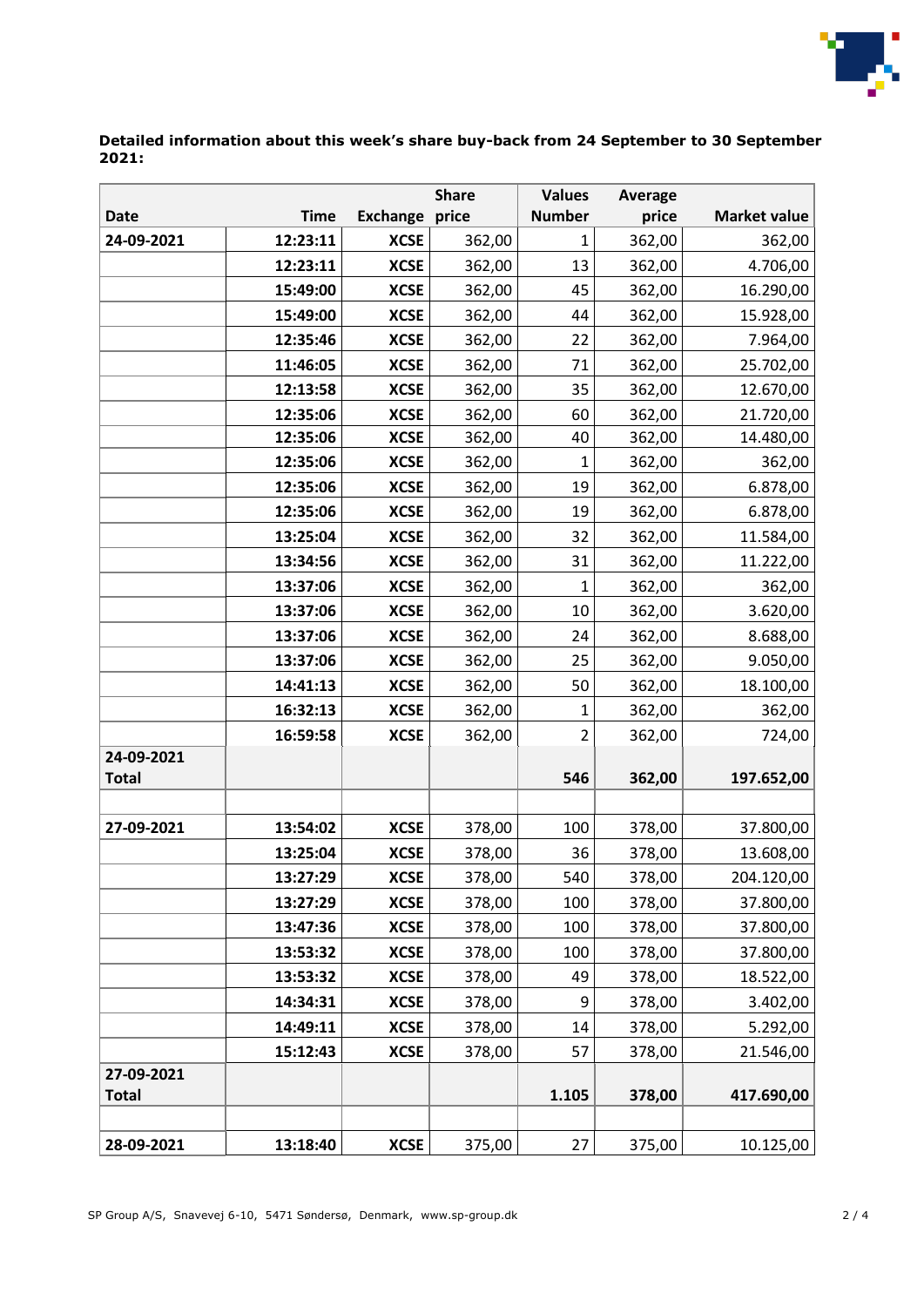

|              | 15:47:08             | <b>XCSE</b> | 376,00 | 100            | 376,00 | 37.600,00  |
|--------------|----------------------|-------------|--------|----------------|--------|------------|
|              | 15:47:08             | <b>XCSE</b> | 376,00 | 100            | 376,00 | 37.600,00  |
|              | 15:47:08             | <b>XCSE</b> | 376,00 | 78             | 376,00 | 29.328,00  |
|              | 15:47:26             | <b>XCSE</b> | 376,00 | 22             | 376,00 | 8.272,00   |
|              | 15:47:31             | <b>XCSE</b> | 376,00 | 50             | 376,00 | 18.800,00  |
|              | 15:47:44             | <b>XCSE</b> | 376,00 | 50             | 376,00 | 18.800,00  |
|              | 15:47:44             | <b>XCSE</b> | 376,00 | 69             | 376,00 | 25.944,00  |
|              | 16:01:58             | <b>XCSE</b> | 376,00 | 419            | 376,00 | 157.544,00 |
|              | 16:01:58             | <b>XCSE</b> | 376,00 | 31             | 376,00 | 11.656,00  |
|              | 16:15:07             | <b>XCSE</b> | 376,00 | 52             | 376,00 | 19.552,00  |
|              | 16:15:07             | <b>XCSE</b> | 376,00 | 100            | 376,00 | 37.600,00  |
| 28-09-2021   |                      |             |        |                |        |            |
| <b>Total</b> |                      |             |        | 1.098          | 375,98 | 412.821,00 |
| 29-09-2021   | 13:58:12             | <b>XCSE</b> | 366,00 | 17             | 366,00 | 6.222,00   |
|              | 13:22:34             | <b>XCSE</b> | 366,00 | 50             | 366,00 | 18.300,00  |
|              | 13:19:50             | <b>XCSE</b> | 366,00 | 159            | 366,00 | 58.194,00  |
|              | 13:19:50             | <b>XCSE</b> | 366,00 | 120            | 366,00 | 43.920,00  |
|              | 13:19:50             | <b>XCSE</b> | 366,00 | 82             | 366,00 | 30.012,00  |
|              | 13:19:50             | <b>XCSE</b> | 366,00 | 38             | 366,00 | 13.908,00  |
|              | 13:19:50             | <b>XCSE</b> | 366,00 | 20             | 366,00 | 7.320,00   |
|              | 13:19:50             | <b>XCSE</b> | 366,00 | 48             | 366,00 | 17.568,00  |
|              | 13:19:50             | <b>XCSE</b> | 366,00 | 1              | 366,00 | 366,00     |
|              | 13:19:50             | <b>XCSE</b> | 366,00 | 52             | 366,00 | 19.032,00  |
|              | 13:22:36             | <b>XCSE</b> | 366,00 | 54             | 366,00 | 19.764,00  |
|              | 13:22:36             | <b>XCSE</b> | 366,00 | 16             | 366,00 | 5.856,00   |
|              | 13:29:29             | <b>XCSE</b> | 366,00 | 53             | 366,00 | 19.398,00  |
|              | 13:37:57             | <b>XCSE</b> | 366,00 | 17             | 366,00 | 6.222,00   |
|              | 13:43:12             | <b>XCSE</b> | 366,00 | 7              | 366,00 | 2.562,00   |
|              | 13:59:35             | <b>XCSE</b> | 366,00 | 391            | 366,00 | 143.106,00 |
|              | 13:59:35             | <b>XCSE</b> | 366,00 | 26             | 366,00 | 9.516,00   |
| 29-09-2021   |                      |             |        |                |        |            |
| <b>Total</b> |                      |             |        | 1.151          | 366,00 | 421.266,00 |
|              |                      |             |        |                |        |            |
| 30-09-2021   | 10:44:17             | <b>XCSE</b> | 369,00 | 50             | 369,00 | 18.450,00  |
|              | 10:40:40             | <b>XCSE</b> | 369,00 | 4              | 369,00 | 1.476,00   |
|              | 10:30:28             | <b>XCSE</b> | 369,00 | 4              | 369,00 | 1.476,00   |
|              | 10:18:27             | <b>XCSE</b> | 369,00 | 18             | 369,00 | 6.642,00   |
|              | 10:40:02             | <b>XCSE</b> | 369,00 | 36             | 369,00 | 13.284,00  |
|              | 10:28:02             | <b>XCSE</b> | 369,00 | 35             | 369,00 | 12.915,00  |
|              | 10:28:02             | <b>XCSE</b> | 369,00 | 47             | 369,00 | 17.343,00  |
|              | 10:28:02<br>10:28:02 | <b>XCSE</b> | 369,00 | 100            | 369,00 | 36.900,00  |
|              |                      | <b>XCSE</b> | 369,00 | $\overline{2}$ | 369,00 | 738,00     |